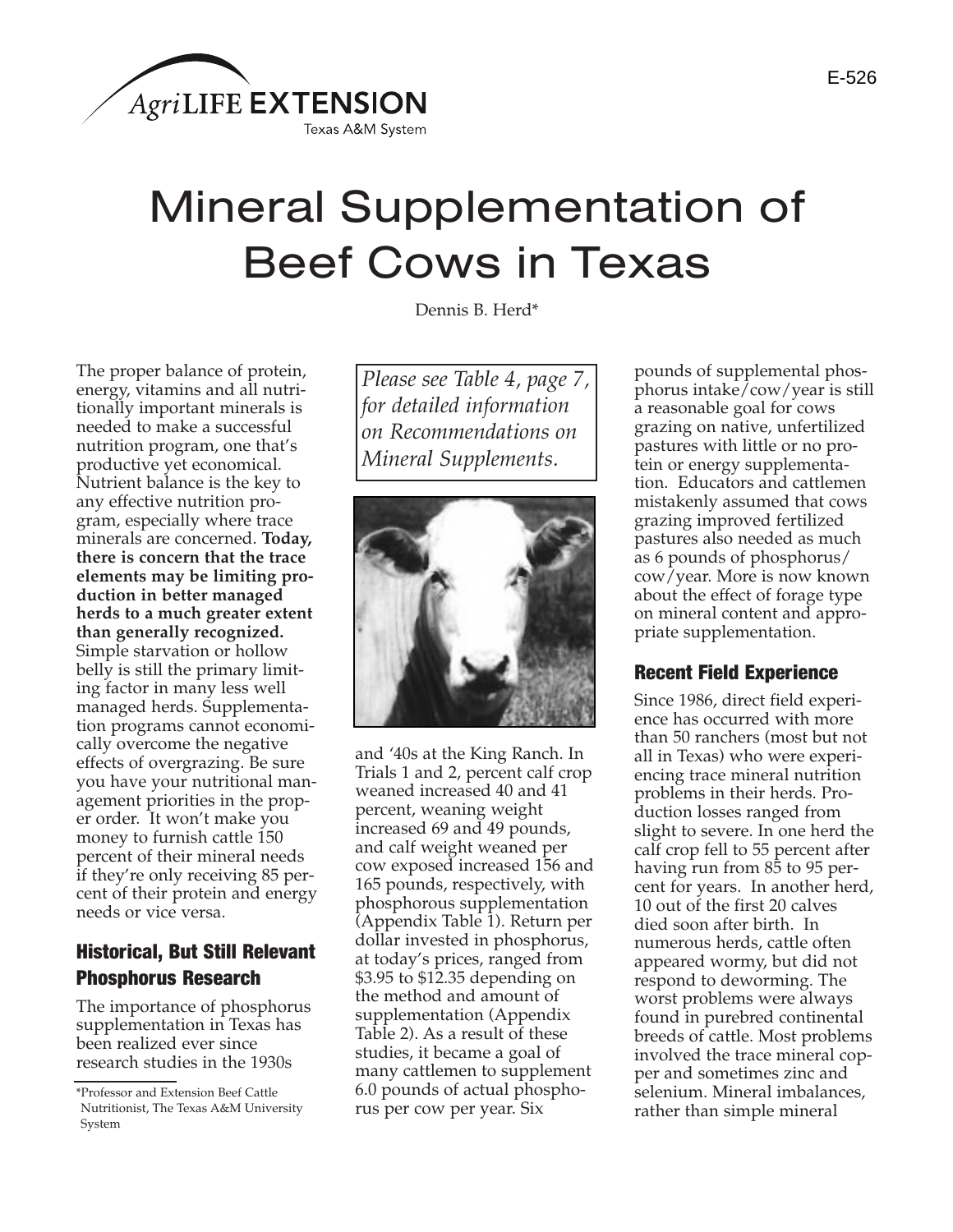deficiencies, were frequently found. Sulfur (>.3 percent) and iron (>250 PPM) levels were often high in diets which are antagonistic to copper and selenium utilization. Molybdenum, a well-known copper antagonist, was not extremely high, but would reach 2 to 3 PPM which is a problem when combined with high sulfur. This publication deals with a systematic approach to mineral supplementation based on experiences with these problem herds and data from research literature. Performance in these problem herds returned to acceptable levels with mineral supplementation practices described in this publication.

### Need for Minerals

Maintenance, growth, lactation, reproduction and animal health cannot be optimized where mineral intake is not properly balanced. A full discussion of the functions and deficiency symptoms of all required minerals is beyond the scope of this paper. Libraries are filled with books on the subject. This discussion will center around mineral supplementation practices.

# Increasing Emphasis on Trace Minerals

Trace mineral supplementation needs are greater today than ever before because:

1. More is known about their essential functions and production losses, resulting from marginal deficiencies which often existed in the past but were not recognized. In some cases requirements are simply more accurately defined today.

- 2. Genetic potential for performance and productivity of cattle has probably increased requirements. Today cattle are pushed to perform much nearer their genetic potential. Generally, a good job with protein and energy supplementation is practiced, but trace mineral nutrition hasn't kept pace.
- 3. In cattle, sheep and humans, **genetics can greatly influence copper requirements and susceptibility to toxicity**. For years it has been well-established that breeds of sheep vary in their susceptibility to copper toxicity and requirements for copper. Recent research indicates Simmental and Charolais cattle require more copper in their diet than Angus. Field experiences suggest that Simmental, Maine Anjou, Limousine and Charolais cattle all benefit from 1.5 times the copper intake normally defined for traditional breeds. On the other hand, it appears that Jersey cattle are

much more susceptible to copper toxicity (possibly as low as 40 PPM of the diet compared to the normally accepted 100 PPM) than Holsteins. Brahman cattle may be more susceptible to copper toxicity than other beef breeds. Thus, you must carefully evaluate the needs of your particular breed of cattle. Genetic differences quite likely exist within all breeds.

- 4. Wherever yields of crops have been increased with nitrogen, phosphorus and potash fertilizers without accompanied repletion of trace elements, the content of many of the trace elements in feedstuffs has decreased over time. The decrease is especially true for shallow rooted crops.
- 5. Liming, fertilization practices and/or industrial pollution may be altering the composition or proportion of minerals in forages in certain areas.



Figure 1. Various breeds have advantages and disadvantages in crossbreeding. Breed also has an influence on the amount of copper needed for reproduction and good health.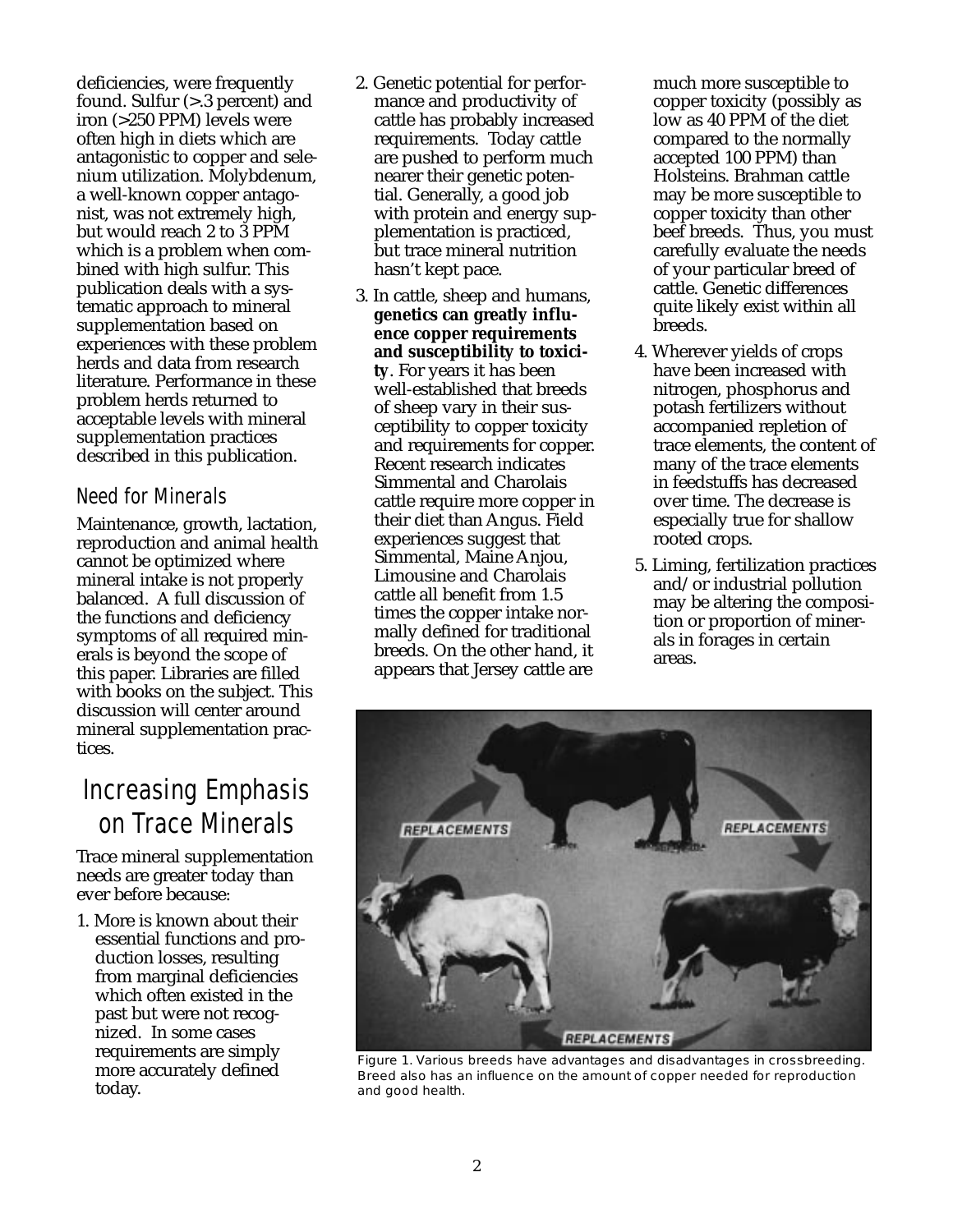- 6. It has become evident in recent years that trace mineral deficiencies are the root cause or contributing factor for health problems and failures of commonly accepted disease treatments. Research with rats and mice over the last 10 to 15 years has established many of the biological mechanisms by which the body fights disease. Although other minerals may be involved, much work with copper, zinc and selenium has shown them to be essential to the immune system and the body's disease defense mechanisms  $(2)(3)(4)(5)$ . On a more practical basis, research studies and numerous field cases reported by practicing veterinarians have related deficiencies of specific trace minerals to the frequency and severity of such problems as **mastitis, retained placenta, stillbirths, embryo mortality, general reproductive failure, weak calves and dummy calves at birth without good nursing reflexes, calf scours, abomasal ulcers in calves, pneumonia, and apparent vaccine failures**.
- 7. There is good evidence that a higher level (possibly 25 to 50 percent) of some trace minerals may be needed for good health than for normal growth. The appropriate levels remain to be defined, but there is work ongoing in this area.

## Recommended Approach To Mineral Supplementation: "Balance Their Rations"

Successful commercial poultry, swine, dairy and feedlot operations all balance the rations for their livestock! Don't you think it's time ranchers do too?

Admittedly, a rancher can't balance the diet of a range cow as easily or as accurately as the manager of a confinement operation. However, the only way to solve mineral problems where excesses and deficiencies occur simultaneously is to make an effort to balance the ration.

The mineral-related performance problems in the herds mentioned earlier were solved by obtaining the necessary information and balancing the cattle's rations.

#### Information Needed

To balance rations, you must have the following information:

- 1. The nutrient requirements of the particular class of cattle: Include insurance levels desired to account for factors such as breed, genetic potential and inherent variation in feed composition.
- 2. The nutrient content of the feeds they eat:
	- a) Book values are reasonably accurate for concentrate feeds and values are constantly being updated with new data. However, a recent report (Larry Berger, 1994 Florida Ruminant Nutrition Symposium, p.1) indicates that book values often overestimate the level of trace minerals in many common feedstuffs listed in the U.S. - Canadian Tables of Feed Composition. Copper content was often only 15 to 50 percent of commonly used book values for feeds such as corn silage, alfalfa, brewers and distillers grains, whole cottonseed, and cottonseed hulls. Zinc and

manganese were usually within 70 percent of reported values or even higher than reported values in some feeds.

- b) Forage testing for minerals is often needed for grazing and hay crops. When sampling pastures, collect only the plants and parts of plants you observe the animals grazing. Available book values (National, State, Region, County) are a good place to start, but are often lacking or not accurate enough to be helpful since forages are quite variable in their nutrient contents compared to concentrates.
- 3. Mineral content of water: Water may frequently supply beneficial or detrimental levels of minerals such as sodium, chlorine, sulfur and iron. Some indicators include a salty taste for salt (sodium chloride), rust for iron and a bad taste or rotten egg smell for sulfur. However, water can contain significant levels of sulfur and not give off the rotten egg sulfur odor. If performance problems exist in the cattle and you're not sure about the quality of water, have the water analyzed.
- 4. An estimate of feed intake:
	- a) Many guides to feed dry matter intake are available. A rough guide would be 1.5 percent of body weight for very coarse poor forage, 2.0 percent for average and 2.5 percent for good forage. Feed intake is almost always reduced with deficiencies of any mineral or excesses of minerals such as sulfur and molybdenum.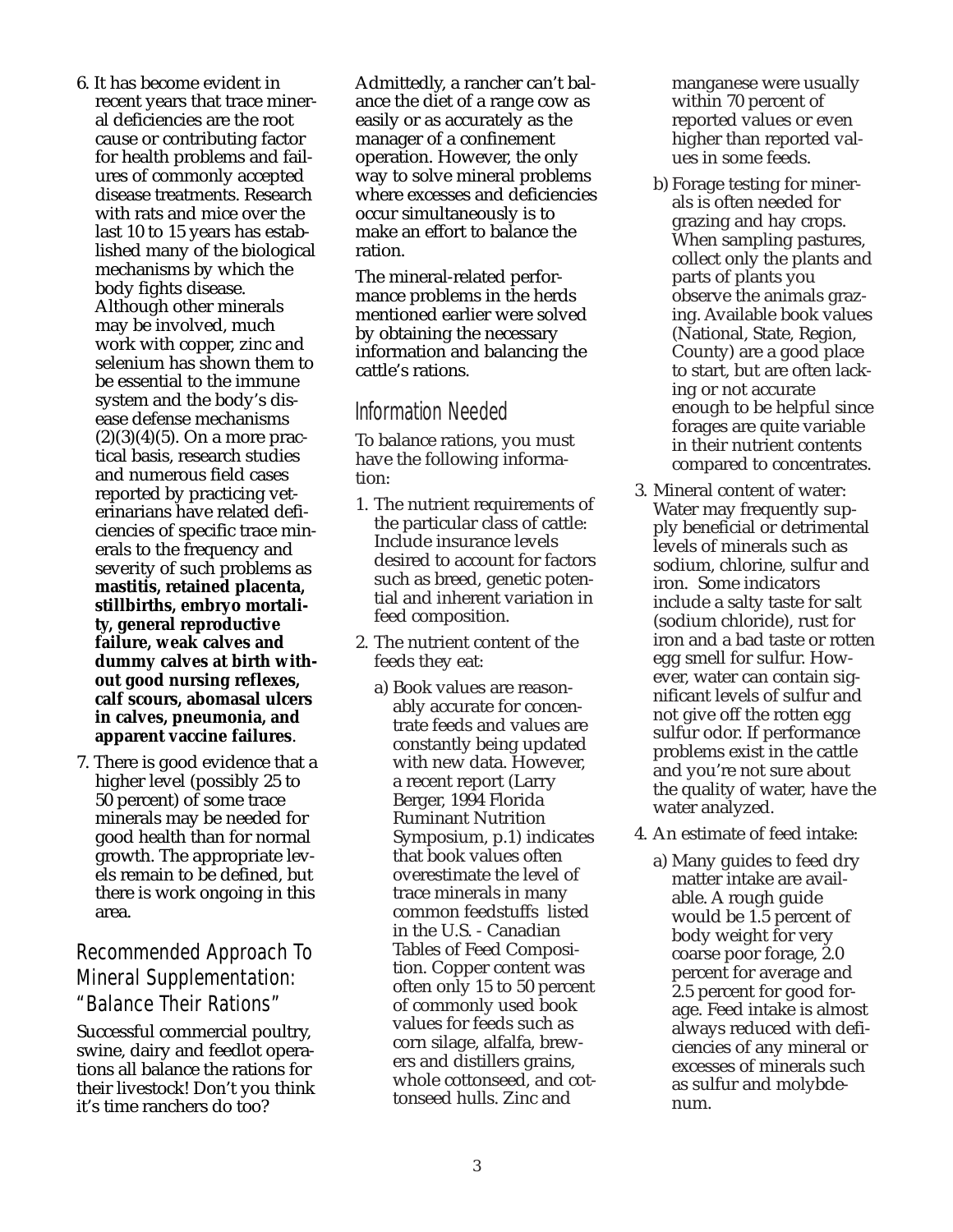b) For small amounts of supplement (<.2 percent body weight), add the supplement intake to the forage intake. For supplement levels of 0.3 to 1.0 percent of body weight, decrease forage dry matter 0.6 pounds/pound of supplement dry matter intake.

#### Mineral Requirements

Table 1 contains a list of generally accepted mineral requirements and tolerances for beef cows. Considering possible increased requirements for health, increased performance, breed differences and variation in feeds, you will note many nutritionists "formulate" to levels above those considered minimal requirements. The amount of additional "insurance mineral" will vary with the specific mineral, its cost

and the potential detrimental effects an excess may cause.

Many minerals interfere with the utilization of other minerals at levels well below the "maximum tolerable level." For example, it will usually be beneficial to increase the level of copper above that listed as the requirement any time molybdenum exceeds 2 PPM, sulfur exceeds 0.3 percent, iron exceeds 250 to 300 PPM or some combination exists. All minerals can be involved in interactions, but **the effect other minerals have on the need for copper appears more specific and unique** than with many of the other minerals.

When determining the level of total dietary mineral desired, and thus supplemental intake and formulation, keep in mind the following points:

- 1. Moderately higher levels of mineral intake, for up to six weeks, may be needed and safe for cattle with severe deficiencies, but should not be continued once their mineral status has returned to normal.
- 2. Relationships in cows have been well established between stage of production and requirements for major minerals, protein and energy; this is not true for trace minerals. Contrary to the generally higher requirements for protein, energy, calcium, etc., during lactation, **the requirement for copper and selenium may be equally high or even higher in late pregnancy than during lactation**. Since milk is low in copper, the cow must build the fetal liver concentration of copper

| <b>Table 1. Diet Formulation Guidelines</b> |                                      |                   |                              |                  |                  |
|---------------------------------------------|--------------------------------------|-------------------|------------------------------|------------------|------------------|
|                                             | 1996 Beef NRC<br><b>Requirements</b> |                   | Common<br><b>Formulation</b> |                  |                  |
| <b>Mineral</b>                              | Dry Cow                              | Lactating<br>Cow  | Dry Cow                      | Lactating<br>Cow | Maximum<br>Limit |
| Calcium, %                                  | 0.25                                 | $0.25 - 0.36$     | 1.6 X Pa                     | 1.6 X Pa         | 2 <sup>b</sup>   |
| Phosphorus, %                               | 0.16                                 | $0.17 - 0.23$     | 0.17                         | 0.24             | 1 <sup>b</sup>   |
| Potassium, %                                | 0.6                                  | 0.7               | 0.7                          | 0.8              | 3                |
| Magnesium, %                                | 0.12                                 | 0.2               | 0.15                         | 0.22             | 0.4              |
| Sodium, %                                   | 0.07                                 | 0.1               | 0.1                          | 0.15             |                  |
| Chlorine, %                                 | 0.2 <sup>b</sup>                     | 0.25 <sup>b</sup> | 0.25                         | 0.3              |                  |
| Sulfur, %                                   | 0.15                                 | 0.15              | 0.17                         | 0.2              | 0.4              |
| Iron, PPM                                   | 50                                   | 50                | 87                           | 87               | 1,000            |
| Manganese, PPM                              | 40                                   | 40                | 70                           | 70               | 1,000            |
| Zinc, PPM                                   | 30                                   | 30                | 60                           | 60               | 500              |
| Copper, PPMC                                | 10                                   | 10                | 17                           | 17               | 100              |
| lodine, PPM                                 | 0.5                                  | 0.5               | 0.6                          | 0.6              | 50               |
| Selenium, PPM                               | 0.1                                  | 0.1               | 0.2                          | 0.3              | 2                |
| Cobalt, PPM                                 | 0.1                                  | 0.1               | 0.2                          | 0.2              | 10               |
| Molybdenum, PPM                             |                                      |                   |                              |                  | 5                |

<sup>a</sup>p =phosphorus<br><sup>b</sup>From 1989 Dairy NRC

 $c$ Copper requirements are highly variable (from 10 to 30 PPM). Levels of copper up to 30 PPM may be needed with some breeds of cattle where molybdenum is >2-3 PPM, sulfur is >.3%,iron is >300 PPM in the diet, or some combination exists. Include iron and sulfur from water. Remember that high copper levels are toxic to sheep. The Continental breeds of cattle have higher requirements and some breeds are more susceptible to toxicity, e.g., Jerseys and possibly Brahmans.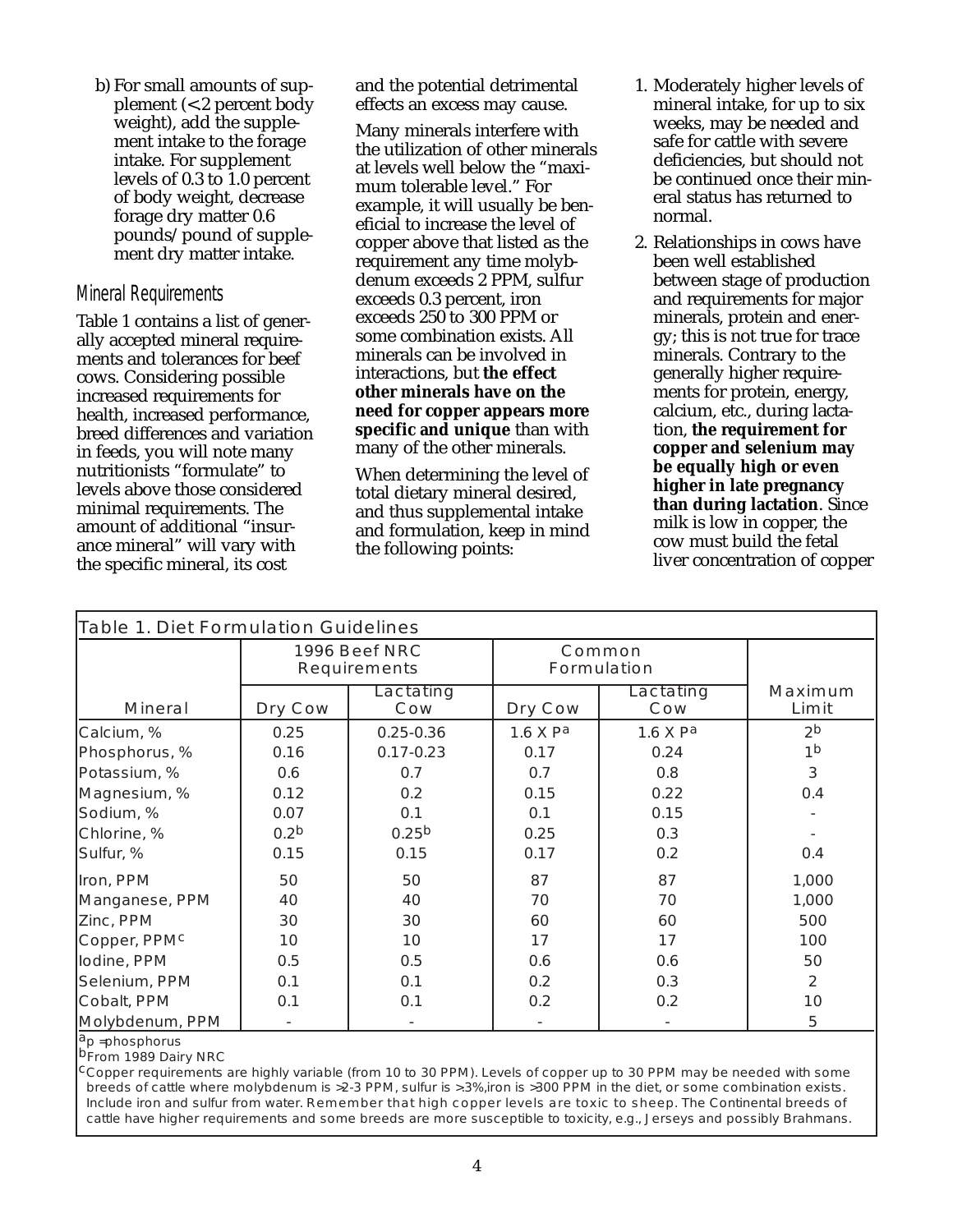to about 3 times that of the adult level to get the newborn past the milk-only phase of growth. Newborns with low liver reserves of copper, selenium and other nutrients are subject to many of the health problems mentioned earlier.

More research is needed concerning the effects of minerals on fertility and health. There **are important trace mineral needs during pregnancy**, which if not met can lead to sometimes serious and prolonged problems in the offspring.

#### Forage Mineral Content

**Forage testing** is the foundation for establishing the need for and the amount of supplemental minerals. **Soil testing** can help explain forage composition, but is not reliable in directly evaluating the mineral status of the animal. Likewise, blood testing and liver analyses on any dead animals can add information on a herd's mineral status. However, **knowledge of estimated dietary mineral intake from both feed and**

#### **water provides the basis for correcting deficiencies or adjusting for mineral excesses. Even crude estimates are more helpful than complete guesses**.

The results of approximately 12,000 analyses of forages submitted to the Texas A&M University Forage Testing Lab during 1988-92 are shown in Table 2. When comparing the results of improved bermudagrass to native grasses, two important points become apparent: (1) bermudagrasses tend to contain higher levels of phosphorus, potassium, sulfur and manganese but lower levels of iron. (2) The same mineral supplement is not appropriate for both forage types. Bermudagrasses, on average, contain twice the level of phosphorus of native grasses. If 6 pounds of phosphorus/cow/ year is appropriate for cows grazing native forage, as suggested by the King Ranch phosphorus trials, then half that level, or 3 pounds of phosphorus/cow/year, should be adequate for cows grazing average or better bermuda pasture or hay.

Complete mineral analyses are lacking for many grazing environments. Generally, the native grass data would be expected to represent forages from native rangelands, and fertilized bermudagrasses should be typical of various grasses when fertilized or grown on soils with high fertility.

**Many forbs and browse plants** are higher in phosphorus than native grasses so the supplementation needed may fall between the native and bermuda examples.

An estimated average mineral content for annual forages, such as **wheat**, **oats** and **ryegrass**, is presented in Table 3. There is limited information for winter annuals and variation should be expected. However, moderate calcium and high phosphorus and potassium levels are typical.

#### Supplement Formulation

Once you have a good feel for the mineral content of the diet (both feed and water), compare the levels to those desired and develop a supplement to make up any deficiencies. Where

| Table 2. Variation in Forage Mineral Composition <sup>a</sup>                                                                    |                                         |               |                       |                              |  |
|----------------------------------------------------------------------------------------------------------------------------------|-----------------------------------------|---------------|-----------------------|------------------------------|--|
|                                                                                                                                  | <b>Bermudagrass</b>                     |               | <b>Native Grasses</b> |                              |  |
|                                                                                                                                  | Commonlyb<br>Average<br><b>Observed</b> |               | Average               | Commonlyb<br><b>Observed</b> |  |
| Calcium, %                                                                                                                       | 0.43                                    | $0.28 - 0.58$ | 0.48                  | $0.29 - 0.67$                |  |
| Phosphorus, %                                                                                                                    | 0.21                                    | $0.15 - 0.27$ | 0.10                  | $0.04 - 0.16$                |  |
| Magnesium, %                                                                                                                     | 0.17                                    | $0.12 - 0.22$ | 0.12                  | $0.07 - 0.17$                |  |
| Potassium, %                                                                                                                     | 1.59                                    | $1.13 - 1.95$ | 0.91                  | $0.28 - 1.54$                |  |
| Sodium, %                                                                                                                        |                                         | $0.02 - 0.05$ |                       | $0.02 - 0.05$                |  |
| Chlorine, %                                                                                                                      |                                         | $0.2 - 0.6$   |                       | $0.2 - 0.6$                  |  |
| Sulfur, %                                                                                                                        | 0.34                                    | $0.22 - 0.46$ | 0.13                  | $0.07 - 0.19$                |  |
| Iron, PPM                                                                                                                        | 115                                     | $31 - 199$    | 205                   | 43 - 367                     |  |
| Manganese, PPM                                                                                                                   | 86                                      | $35 - 137$    | 50                    | $25 - 75$                    |  |
| Zinc, PPM                                                                                                                        | 23                                      | $15 - 31$     | 21                    | $13 - 29$                    |  |
| Copper, PPM                                                                                                                      | 6.4                                     | $4 - 9$       | 5                     | $3 - 7$                      |  |
| <sup>1</sup> Approximately 12,000 samples analyzed by the Texas A&M University Forage Testing Lab 1988 - 1992. Includes both hay |                                         |               |                       |                              |  |

samples and pasture clippings.<br>bEqual to the average + or - one standard deviation.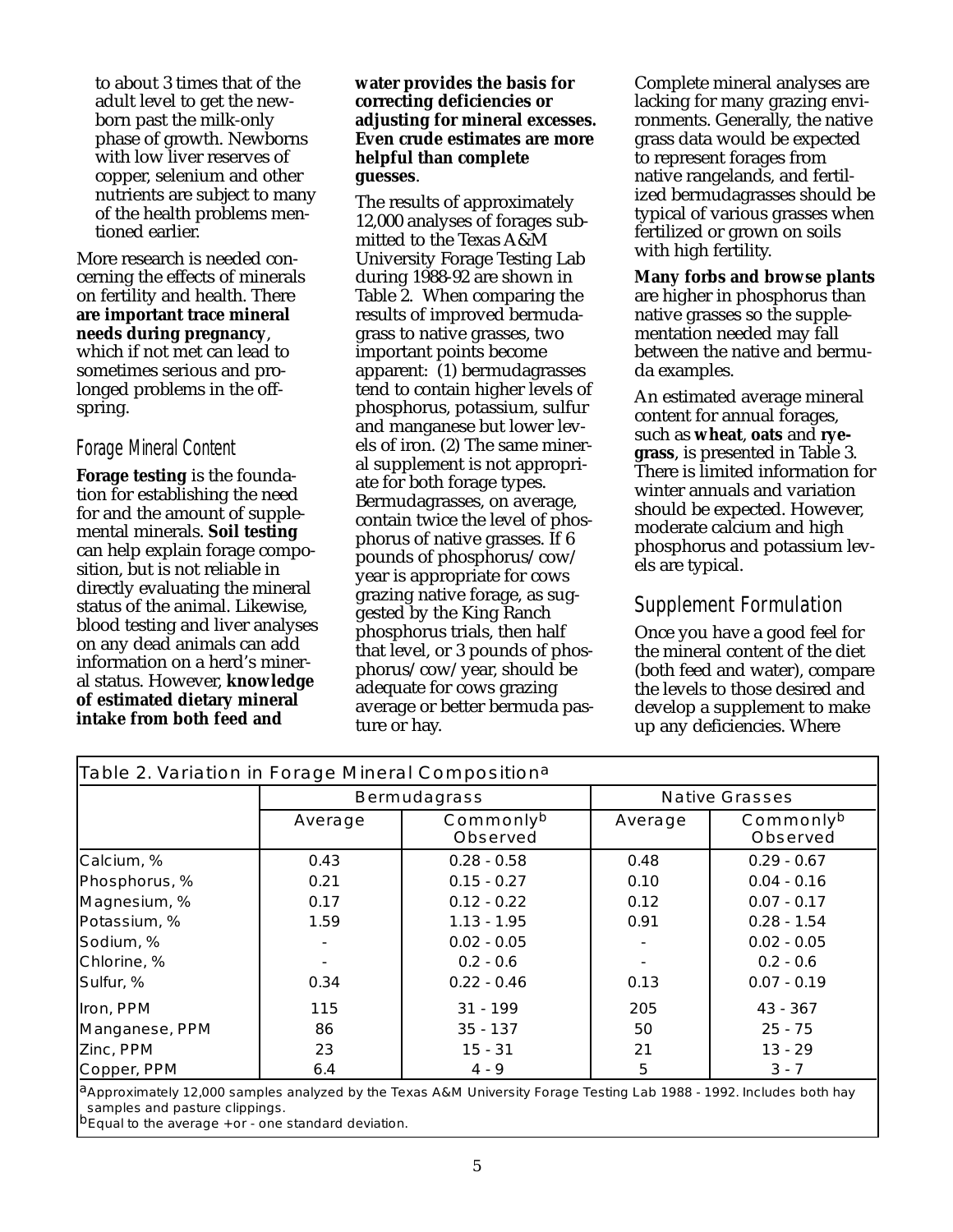| Table 3. Assumed Forage Composition for Recommendations Made in Table 4                   |                                                                            |                                                 |                                                               |                                                                       |  |
|-------------------------------------------------------------------------------------------|----------------------------------------------------------------------------|-------------------------------------------------|---------------------------------------------------------------|-----------------------------------------------------------------------|--|
| <b>Mineral</b>                                                                            | <b>High Quality</b><br><b>Summer Pasture</b><br>or<br>Hay, Well Fertilized | <b>Bermuda Pasture</b><br>or<br>Hay, Fertilized | <b>Native Pasture</b><br>or<br>Hay, Non-<br><b>Fertilized</b> | <b>Grass Tetany</b><br>Prevention,<br>Annual<br><b>Winter Pasture</b> |  |
| Calcium, %                                                                                | 0.45a                                                                      | 0.43 <sup>b</sup>                               | 0.48 <sup>b</sup>                                             | 0.35 <sup>a</sup>                                                     |  |
| Phosphorus, %                                                                             | 0.28                                                                       | 0.21                                            | 0.1                                                           | 0.35                                                                  |  |
| Potassium, %                                                                              | 1.8                                                                        | 1.59                                            | 0.91                                                          | 3.0                                                                   |  |
| Magnesium, %                                                                              | 0.2                                                                        | 0.17                                            | 0.12                                                          | 0.15                                                                  |  |
| Salt, % -                                                                                 |                                                                            |                                                 |                                                               |                                                                       |  |
| Sulfur, %                                                                                 | 0.25                                                                       | 0.34                                            | 0.13                                                          | 0.3                                                                   |  |
| Iron, PPM                                                                                 | 115                                                                        | 115                                             | 205                                                           | 150                                                                   |  |
| Manganese, PPM                                                                            | 50                                                                         | 86                                              | 50                                                            | 60                                                                    |  |
| Zinc, PPM                                                                                 | 22                                                                         | 23                                              | 21                                                            | 22                                                                    |  |
| Copper, PPM                                                                               | 6                                                                          | 6                                               | 5                                                             | 6                                                                     |  |
| lodine, PPM <sup>c</sup>                                                                  | 0.1                                                                        | 0.1                                             | 0.1                                                           | 0.1                                                                   |  |
| Selenium, PPM <sup>c</sup>                                                                | 0.1                                                                        | 0.1                                             | 0.1                                                           | 0.1                                                                   |  |
| Cobalt, PPMC                                                                              | 0.1                                                                        | 0.1                                             | 0.1                                                           | 0.1                                                                   |  |
| $ a_{\Lambda}$ ll values in this column are from unpublished data excent for footpote $c$ |                                                                            |                                                 |                                                               |                                                                       |  |

<sup>a</sup>All values in this column are from unpublished data except for footnote<br><sup>b</sup>All values in this column are from Table 2 except for footnote c.<br><sup>C</sup>These values are assumed from very limited data.

mineral content of the diet is unknown, formulate the trace mineral supplement to provide 50 to 100 percent of the National Research Council requirement for trace minerals. For many forages in Texas, supplementing 50 to 100 percent of the NRC requirement results in trace mineral levels in the total diet similar to those in Table 1 under "Common Formulation." If the mineral content of the supplement is kept in general proportion to animal requirements, it tends to pull the total diet mineral (forage + water + supplement) toward balance. This approach works well when forage mineral content is unknown.

Where you are comfortable that you know dietary mineral intake, probably from a combination of book values, feed analysis, guaranteed supplement analyses, and other facts, adjust individual mineral levels to meet your formulation goals. It is often good to keep a minimal level (e.g., 30 percent of the

requirement) of some minerals in the supplement even though forage levels appear adequate, since the bioavailability of trace minerals in forage is often low. Use only forms and sources of minerals known to be reasonably high in digestibility, absorbability and bioavailability.

#### Supplement Intake

A 50 pound sack of 12 percent phosphorus mineral will provide a cow 6 pounds of actual phosphorus per year—a reasonable level for cows on native pasture. Three pounds of phosphorus from 50 pounds of a 6 percent mineral should be adequate for cattle on average or better bermuda forage, hay or pasture. Decrease expected mineral supplement intake appropriately for each pound of phosphorus supplied from protein-energy supplements. One pound of phosphorus is contained in 100 pounds of a protein supplement with a 1 percent phosphorus content.

Fifty pounds per cow per year averages 2.2 ounces per day. It is common for lactating cows to consume 2 to 2.5 times more mineral when lactating than when dry. Cows consumed an average 4.2 grams of phosphorus/day during their 3 months' dry period, 6.2 grams during a 2 month transition period at calving and 9.2 grams during a 7 month lactation in the King Ranch study. This equates to 1.25, 1.85 and 2.75 ounces, respectively, for the 3 periods or a ratio of .68, 1.0 and 1.48, respectively. Daily and weekly consumption levels will be even more variable. Numerous factors affect mineral consumption, including genetic potential of the cattle, forage mineral and moisture content, levels in water, palatability of the supplement, salt levels, mineral intake from protein-energy supplements, feeder location relative to water and loafing areas, etc. Cattle will normally consume more salt on high moisture diets. **Mineral consumption must be monitored**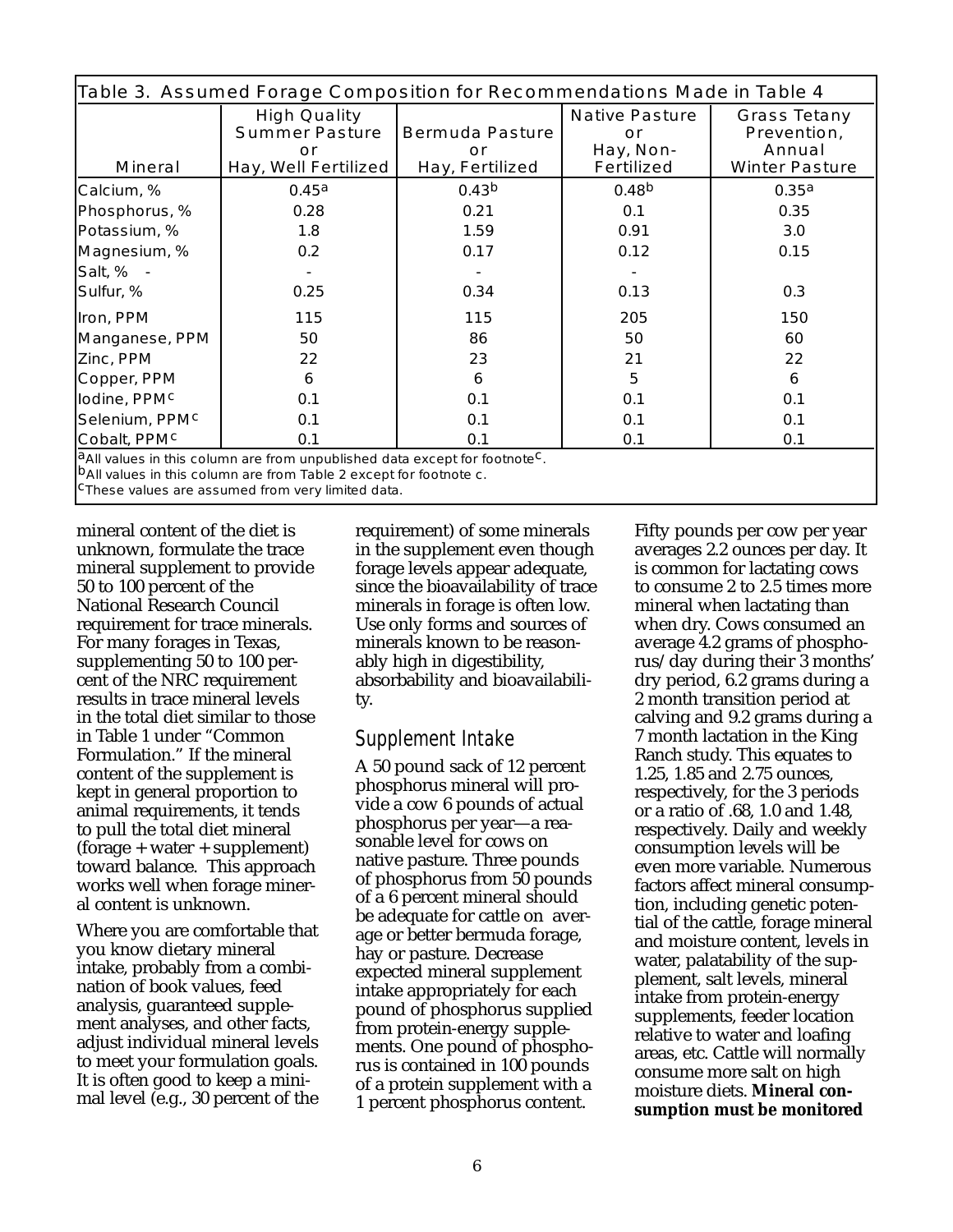**and managed monthly so that appropriate adjustments can be made to arrive at an appropriate seasonal and annual intake.**

# General Mineral Supplement Recommendations

Four separate mineral supplements are outlined in Table 4 for cows grazing varying forage types. Keep in mind that alternative formulation can easily be obtained by mixing in various proportions of the four basic supplements. Recommendations in Table 4 were

based on forage composition shown in Table 3.

#### Supplementation Practices

Some points to consider include the following:

1. Do not trust cattle to eat minerals if they need them and leave them if they don't. Cattle have certain "nutritional wisdom" relative to their need for salt and they will crave bones when phosphorus is deficient, but not necessarily phosphorus minerals. You have to manage the mineral nutrition of your cattle just as you do protein and energy.

Mineral deficient cattle will normally consume several times the recommended level for a given supplement. Allow cattle excess consumption for 10 to 14 days before taking steps to regulate intake. Some salt normally encourages supplement intake, but there are areas where either grass, water or both are salty and salt discourages supplement intake. High levels of salt in the supplement will decrease intake. Molasses, grain, cottonseed meal, etc., at 5 to 15 percent of the supplement, will encourage intake. Coating minerals with vegetable

| Table 4. Recommendations on Mineral Supplement Composition for Beef Cows |
|--------------------------------------------------------------------------|
| with Varying Forage Types Based on Mineral Contents Shown in Table 3.    |

| with varying rolage types based on willeral contents shown in rable s. |                                                                                                                          |                                                                          |                                                                                  |                                                                                                           |  |
|------------------------------------------------------------------------|--------------------------------------------------------------------------------------------------------------------------|--------------------------------------------------------------------------|----------------------------------------------------------------------------------|-----------------------------------------------------------------------------------------------------------|--|
| <b>Mineral</b>                                                         | <b>High Quality</b><br><b>Summer Pasture</b><br>or Hay, Well<br><b>Fertilized</b><br><b>Trace Mineral</b><br><b>Salt</b> | <b>Bermuda Pasture</b><br>or Hay, Fertilized<br>15:6:5<br><b>Mineral</b> | <b>Native Pasture</b><br>or Hay, Non-<br>fertilized<br>12:12:4<br><b>Mineral</b> | <b>Grass Tetany</b><br>Prevention<br><b>Annual Winter</b><br><b>Pastures</b><br>16:2:10<br><b>Mineral</b> |  |
| Intake, oz/cow/day=                                                    |                                                                                                                          | 2.2a,b,h                                                                 | 2.2a, c, h                                                                       | 2.5                                                                                                       |  |
| Calcium, %                                                             |                                                                                                                          | 15 <sup>d</sup>                                                          | 12                                                                               | 16                                                                                                        |  |
| Phosphorus, %                                                          |                                                                                                                          | 6                                                                        | 12                                                                               | 2                                                                                                         |  |
| Potassium, %                                                           |                                                                                                                          |                                                                          | $-e$                                                                             |                                                                                                           |  |
| Magnesium, %                                                           |                                                                                                                          | 5                                                                        | 4                                                                                | 10                                                                                                        |  |
| Salt, %                                                                | $80+$                                                                                                                    | $<$ 15 $f$                                                               | $< 15$ <sup>f</sup>                                                              | 15-25                                                                                                     |  |
| Sulfur, %                                                              |                                                                                                                          | -g                                                                       | $2-3e$                                                                           | $0 - 3$                                                                                                   |  |
| Iron, %                                                                | -g                                                                                                                       | $-9$                                                                     | -g                                                                               | -g                                                                                                        |  |
| Manganese, %                                                           | 0.5                                                                                                                      | 0.3000                                                                   | 0.4000                                                                           | 0.4000                                                                                                    |  |
| Zinc, %                                                                | 1.6                                                                                                                      | 0.8000                                                                   | 0.8000                                                                           | 0.8000                                                                                                    |  |
| Copper, %                                                              | 0.5                                                                                                                      | 0.2500                                                                   | 0.2000                                                                           | 0.2500                                                                                                    |  |
| lodine, %                                                              | 0.016                                                                                                                    | 0.0100                                                                   | 0.0100                                                                           | 0.0100                                                                                                    |  |
| Selenium, %                                                            | 0.01                                                                                                                     | 0.0040                                                                   | 0.0040                                                                           | 0.0040                                                                                                    |  |
| Cobalt, %                                                              | 0.007                                                                                                                    | 0.0030                                                                   | 0.0030                                                                           | 0.0030                                                                                                    |  |

a<sub>50</sub> lb/cow/year, consumption will vary from 0 to 4.5 oz/cow/day - see discussion in text.<br>
b<sub>3</sub> lb phosphorus/cow/year.<br>
<sup>C</sup>6 lb phosphorus/cow/year.<br>
dHigher calcium is recommended to offset the detrimental effects of

9Add none above that are contained in other mineral compounds used.<br>hif vitamins are included, levels of vitamin A of 200,000 to 400,000 I.U. and levels of vitamin D of 15,000 to 40,000 I.U./pound of mineral supplement are reasonable assuming high quality, stable sources of vitamins and an average 2.2 ounces of mineral consumption/day.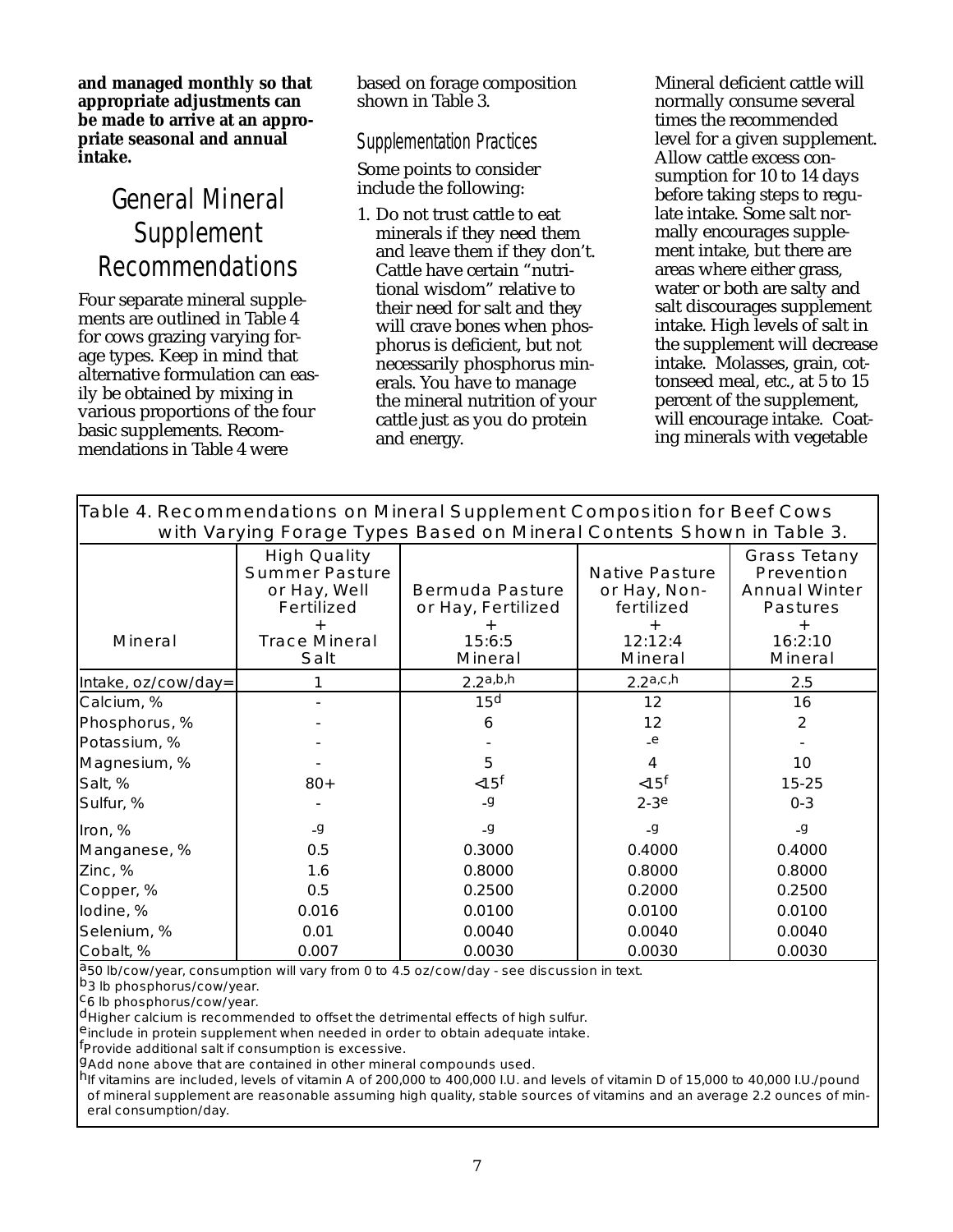

Figure 2. A salt block will not contain all of the supplemental minerals needed by most herds of cattle.

oils to reduce immediate chemical reaction on the cattle's tongue will enhance palatability. Manufacturing processes such as prilling will also aid palatability by reducing mineral dust.

- 2. If supplementing protein and/or energy, include minerals in the protein energy supplement. Copper deficiency in cow herds can occur when self-limiting feed supplements containing salt and phosphorus are fed. Cattle quit eating high copper mineral supplements, and the feed supplement is usually too low in copper to act as a copper supplement. This same scenario could apply to other trace elements.
- 3. Mineral feeders should be low enough so calves can reach the mineral. Minerals formulated for cows will work for replacement heifers when consumed at slightly lower levels. However, it would be better to use a mineral supplement formulated for stocker cattle where ionophore feed additives, etc., may be included.

# Pricing Supplements

Do not be fooled by a mistaken concept that "the higher the concentration of minerals in a supplement, the better it is." For example, consider supplement A (cost \$500/ton, phosphorus 12 percent, copper 0.2 percent and consumption 2 ounces/cow/day) and supplement B (cost \$250/ton, phosphorus 6 percent, copper 0.1 percent and consumption 4

ounces/cow/day), to be equal. Just because supplement A contains twice as much phosphorus and copper doesn't make it better when the cows will eat only half as much and it costs twice as much. It is the actual amount of each mineral consumed by the cow that counts, not the percentage or proportion of mineral in the supplement. To determine supplemental mineral consumption, look at both the supplement intake and the concentration of mineral in it. A reasonable minimal amount of the various minerals must be in a supplement, but making supplements too concentrated sometimes causes palatability problems, especially with minerals like magnesium.

## Bioavailability

As a general rule, the bioavailability of inorganic mineral sources follows this order: **sulfates = chlorides > carbonates > oxides**. Recent research indicates **copper oxide is a very poor source of copper** for use in mineral supplements. Because of a much longer



Figure 3. Minerals are important in the development of young animals, as well as for the cow. Be sure mineral supplements are accessible by calves.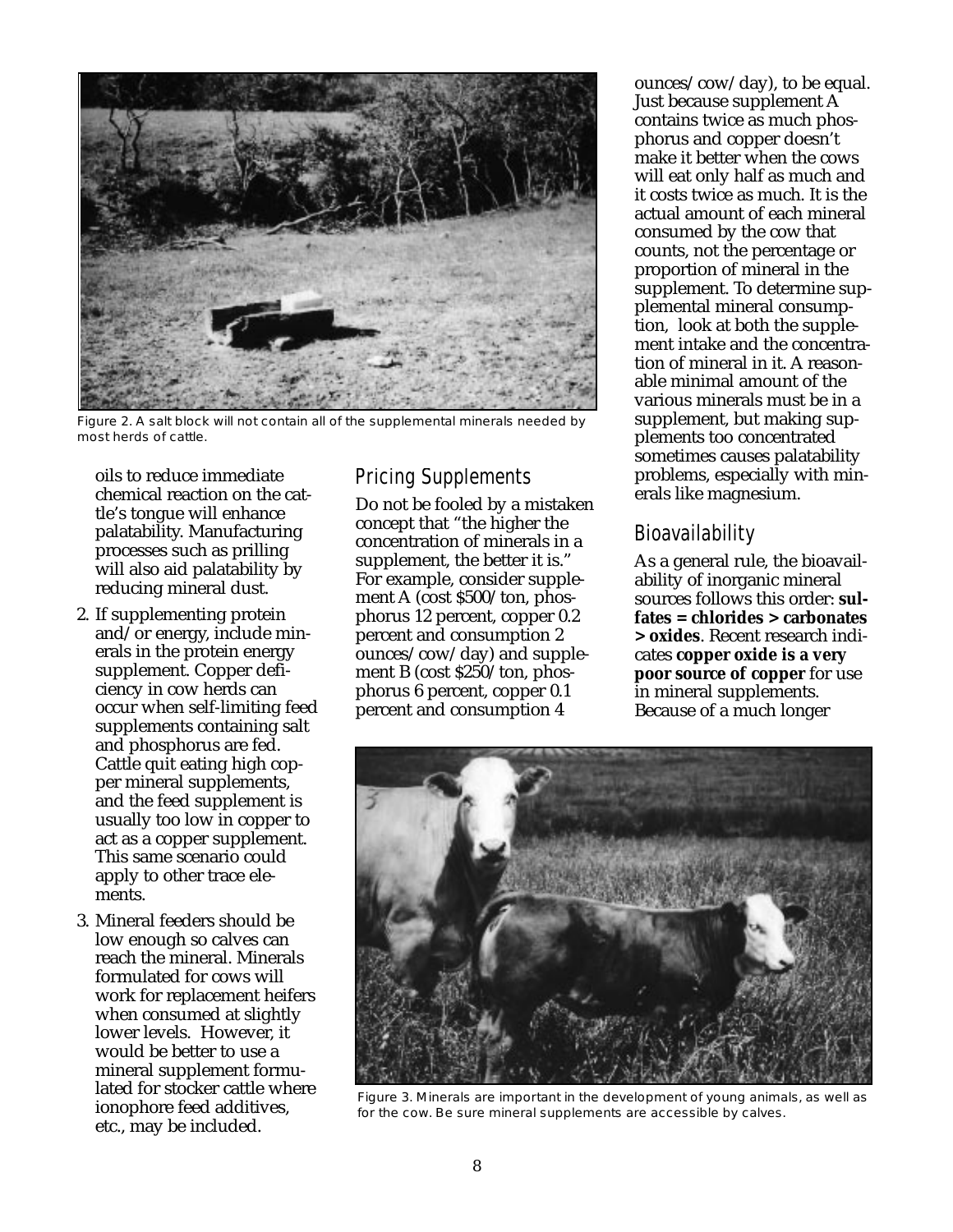retention time in the gut for absorption, copper oxide needle boluses are effective copper sources. Iron oxide, which is used as a red coloring agent for minerals, is poorly available but may still act as an antagonist to copper absorption.

At this time, confusion reigns about the role of organic forms of trace minerals (proteinates, complexes and chelates). Evidence is accumulating that specific products may be absorbed by different pathways and transported and metabolized by different routes making them more effective in specific situations. However, specific situations are not welldefined so one can carefully consider the economic consequences of using organic sources versus inorganic sources.

The organic forms of some of the trace minerals may be of greater value when an animal is under nutritional, disease or production stress. Since organic forms cost more than traditional inorganic forms, increased production must be obtained for a profit to be realized.

Mineral chelates, complexes and proteinates are not chemically equal. Mineral proteinates will be more variable in their chemical structure, and possibly their physiological function, than a specific amino acid-mineral complex, e.g., zinc methionine. Much work remains to be done to sort out the chemistry, digestibility, bodily function, quality control or product consistency, and economic benefit of the organic forms of trace minerals which are available today. **In the meantime, use a systematic step-wise approach to mineral supplementation.**

Figure 4 outlines an approach to the selection of mineral products. There are areas and times when forages provide all the minerals the cattle need, especially if the level of production is low (point A in Figure 4). However, this situation is not widespread. For many cow-calf operations, using a well-formulated inorganic mineral supplement containing only the cheaper and readily available sulfate, chloride or carbonate forms in adequate amounts will work very well (point C in Figure 4). There is no place for using nondescript supplements (point B in Figure 4) with imbalanced mineral levels, frequently containing the less available oxide forms and with cost approaching that of the well-formulated inorganic supplements.

Many beef herd managers use inorganic mineral supplements where performance is excellent so it is hard to visualize a potential for increased profit by spending more money with little opportunity for increased production.

On the other hand, when dealing with nutritional stress such as high sulfur, molybdenum and iron, occasionally, responses to inorganic mineral supplements may not be satisfactory. Extremely high levels of production, flushing a donor cow, frequent collection of an A.I. bull, weaning, transition to high energy rations, excess fat on cows, calving and nutritional insults from unbalanced diets, molds, etc., may all constitute stress.



Figure 4. Systematic selection of trace mineral supplements.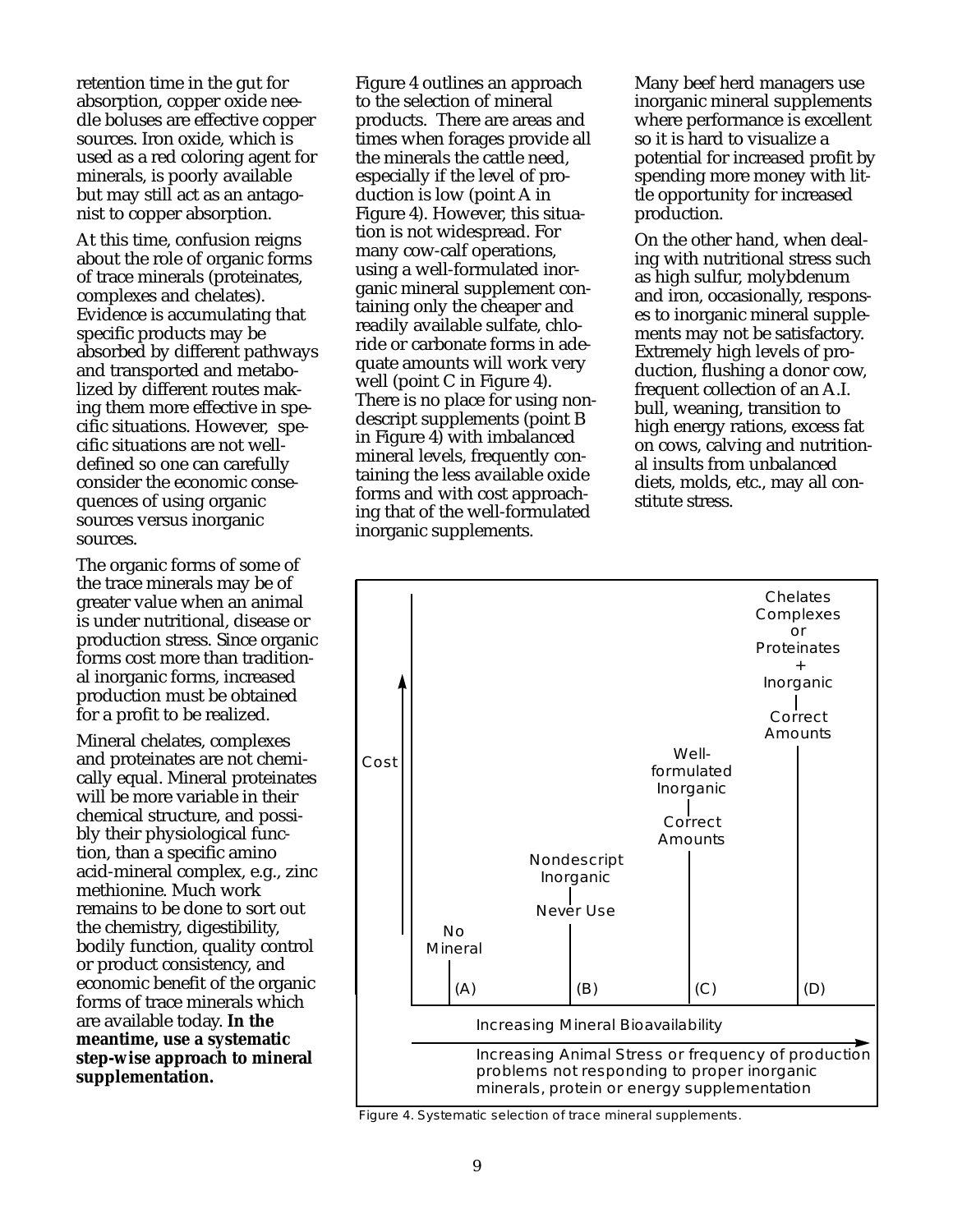**What is suggested to the producers is an orderly progression of mineral supplement selection.** If you haven't supplemented minerals previously, do so with a good inorganic but inexpensive supplement. **Make sure you have managed for appropriate intake of various minerals before you assume they are not working (point C in Figure 4).** If you have done this, and still have problems, go to a combination of inorganic and organic sources (point D in Figure 4). Where problems exist, pay something extra to fix them, especially when reproduction is involved.

Year-round use of organic mineral sources generally cannot be economically warranted. In some herds, targeting specific periods such as precalving and breeding may be warranted. Consider therapeutic use as opposed to routine use. This paper has outlined some of the factors you will need to evaluate in order to make an organized decision.

# **Summary**

The old adage **"if it's not broke, don't fix it"** is especially appropriate when considering changes in a mineral supplementation program. Research and observations from the field emphasize, more than ever, the delicate balance among minerals which is necessary if biological efficiency is to be realized. It's easy to consider only one mineral at a time without giving due attention to interactions among minerals which affect individual mineral utilization and requirements.

On the other hand, we shouldn't become apathetic and defeatist just because the problem is complex and we don't have all the answers. We have more answers today than ever and more are being discovered all the time. **Minerals are no more important in good nutrition today than they've ever been, but today we recognize problems in production, especially in the areas of health and possibly, reproduction that can be corrected, with proper mineral supplementation.**

#### References and Articles for Further Study

- 1. Nutrient Requirements of Beef Cattle. 7th Edition. 1996. National Academy of Sciences. Washington, D.C.
- 2. Spears, Jerry W. 1988. Trace Minerals and the Immune System. Plains Nutrition Council Symposium. Trace Minerals in Beef Cattle Nutrition. Amarillo, Texas.
- 3. Selenium and Copper Deficiency in Cattle. 1988. Sponsored by Schering Animal Health. Published by Vet. Med. Publishing Co. Lenexa, Kansas.
- 4. Mertz, Walter. 1987. Trace Elements in Human and Animal Nutrition. 5th Edition Vol. 1 and 2. Academic Press.
- 5. Mayland, H.F. et al. 1987. Trace Elements in the Nutrition and Immunological Response of Grazing Livestock. Proceedings, Grazing Livestock Nutrition Conference, Univ. of Wyoming.
- 6. Mills, C.F. 1987. Biochemical and Physiological Indicators of Mineral Status in Animals: Copper, Cobalt, and Zinc. J. Anim. Sci. 65:1702.
- 7. Cunha, T.J. et al. 1964. Minerals for Beef Cattle in Florida. Univ. of Florida. Bulletin 683.
- 8. Dent, Elmer. 1988. Copper Deficiency A Treatise on Symptoms, Functions, Corrective Action. Loose Change Publications. St. Banos, California.
- 9. Block, Elliot. 1984. Manipulating Dietary Anions and Cations for Prepartum Dairy Cows to Reduce Incidence of Milk Fever. J. Dairy Sci. 67:2939
- 10. Fredeen, A.H. et al. 1988. Characterization of Acid-Base Disturbances and Effects on Calcium and Phosphorus Balances of Dietary Fixed Ions in Pregnant Does. J. Anim. Sci. 66:159.
- 11. Graham, T. W. 1991. Trace Element Deficiencies in Cattle. Veterinary Clinics of North America: Food Animal Practice 7 (1) 153.
- 12. Corah, L. R. and S. Ives. 1991. The Effect of Essential Trace Minerals on Reproduction in Beef Cattle. Veterinary Clinics of North America: Food Animal Practice 7(1)41.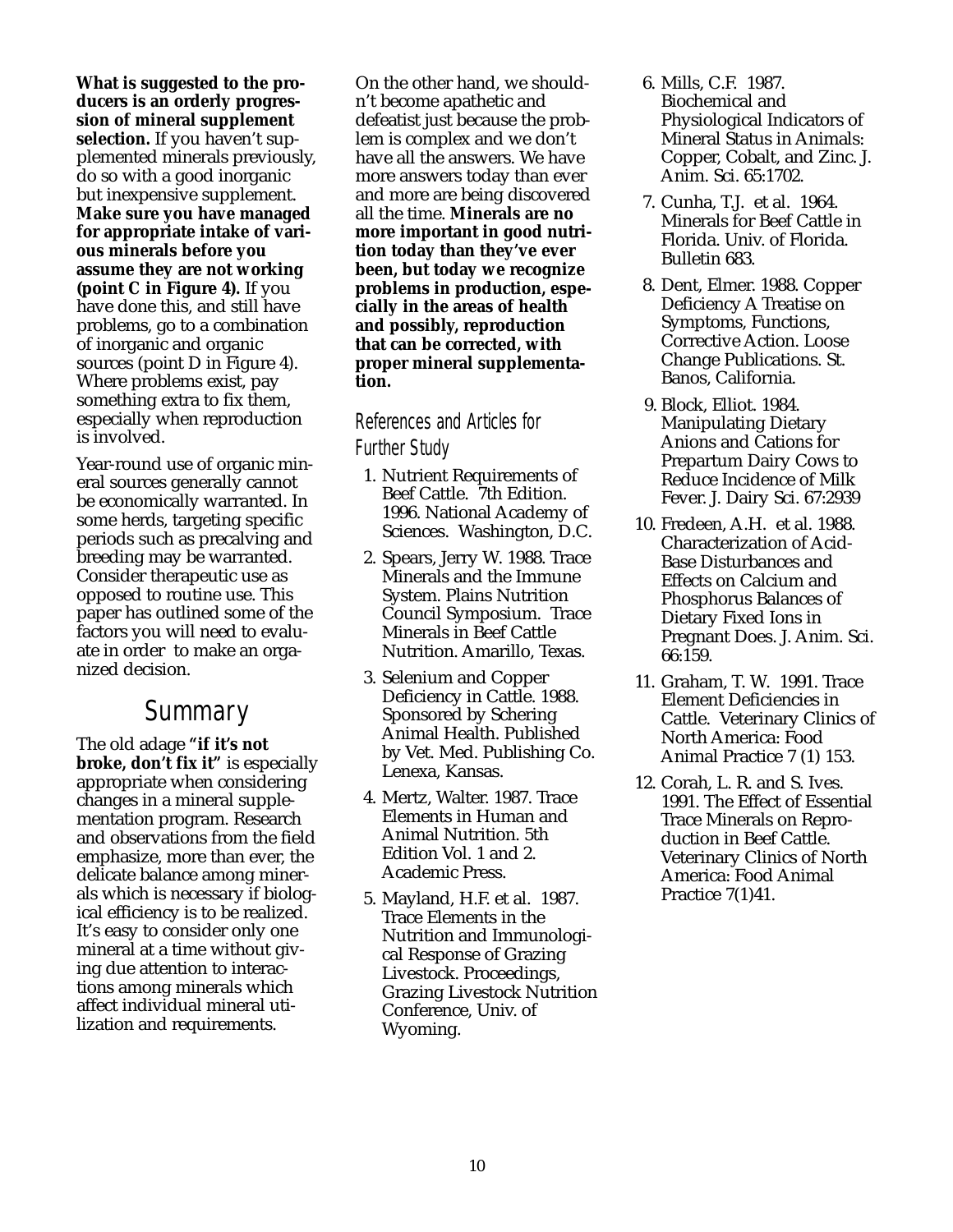#### Appendix Table 1 Results of Phosphorus Supplementation

| Phosphorus Supplementation:                                       |
|-------------------------------------------------------------------|
| Trial 1 King Ranch 1938-41, (2 yr./avg.)                          |
| *increase calves born from 64 to 85%, + 21 calves/100 cows        |
| *increase calves weaned from 58 to 81%, + 23 calves/100 cows      |
| *increase of cows calving in two consecutive years from 30 to 73% |
| *increase weaning weight 69 lbs. (425 to 494)                     |
| *increase weaning weight/cow 156 lbs. (244 to 400)                |
| Trial 2 King Ranch 1942-46, $(4yr./avg.)a$                        |
| *increase calves weaned from 64 to 90%, + 26 calves/100 cows      |
| *decrease calving interval from (459 to 366), - 93 days           |
| *increase weaning weight 49 lbs. (489 to 538)                     |
| *increase wean weight/cow 165 lbs. (319 to 484)                   |
| <sup>a</sup> Average of bonemeal and water treatment vs. control  |

| Appendix Table 2<br>Return on Investment In Phosphorus Supplementation <sup>a</sup> |       |                             |                        |  |  |
|-------------------------------------------------------------------------------------|-------|-----------------------------|------------------------|--|--|
| <b>Treatment</b>                                                                    | Costb | Increasedc<br><b>Income</b> | Return/<br>\$ Invested |  |  |
| Control                                                                             |       |                             |                        |  |  |
| Bonemeal, TM (4.5) <sup>d</sup>                                                     | 7.97  | 98.40                       | 12.35                  |  |  |
| Bonemeal (10.1)                                                                     | 17.88 | 75.60                       | 4.23                   |  |  |
| DiNa $PO_4$ (10.1)                                                                  | 17.88 | 105.60                      | 5.91                   |  |  |
| Bonemeal (5.6)                                                                      | 9.91  | 89.40                       | 9.02                   |  |  |
| DiNa $PO_4(6.4)$                                                                    | 11.33 | 108.60                      | 9.59                   |  |  |
| P Fertilizer (79)                                                                   | 47.40 | 187.20e                     | 3.95                   |  |  |

Appendix Table 2

aIn the 1938-41 trial, cattle were manually fed (1) bonemeal with trace minerals to supplement 6.5 grams of phosphorus/cow/day all year long (4.5 lb. P/year), (2) bonemeal to supply 6.5 grams during dry period and 14.3 grams during lactation (10.1 lb P/year), or (3) disodium phosphate at the 6.5 - 14.3 (10.1 lb. P/year) rate. In the 1942-46 trial (1) bonemeal was self fed, (2) disodium phosphate was added to the water (1.08 grams P/gallon) and (3) pastures were fertilized with 200 pounds of triple superphosphate (96 lb P<sub>2</sub>O<sub>5</sub>) per open acre (88% of total acres) one time

b<sub>p@\$1.77/lb.</sub> = \$425/ton for 12% P mineral - Fertilizer P  $\degree$  \$.60/lb<br>
Calf weight  $\degree$  \$.60/lb<br>
d()lb.P/cow/year<br>
e1.5 X more cows/unit of grazing land